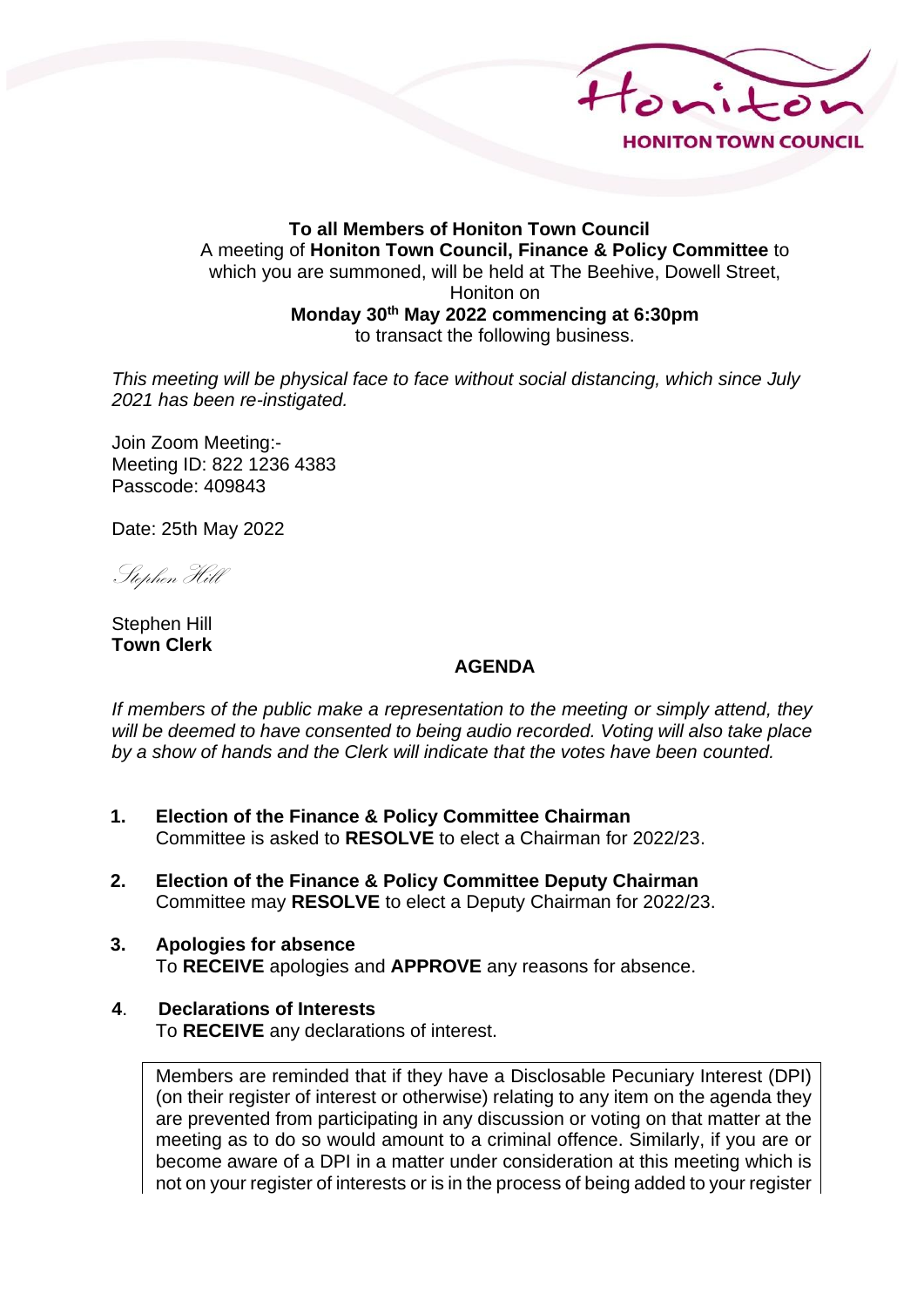you must disclose such interest at this meeting, leave and not Vote on the item and register the DPI within 28 days. Similarly, other Personal Interests should be declared at this meeting.

## **5. Dispensations**

To **NOTE** the grant of dispensations made by the Town Clerk in relation to the business of this meeting.

### **6. Public Question Time for items on the agenda**

Questions relating to items on the agenda may be asked at the meeting, at the discretion of the Mayor or meeting chairman. No more than 3 minutes will be allowed for any person speaking and normally up to a total of 15 minutes will be permitted. The council may respond verbally at the meeting or subsequently in writing.

Members of the public will be allowed to speak at the beginning of the meeting in the usual way. To ensure the smooth running of the meeting, members of the public should provide their questions in writing prior to midday on the day of the meeting. Questions received after midday will not be tabled at the meeting.

**7. Minutes of the Finance & Policy Committees held on 28th [February 2022.](http://www.honiton.gov.uk/Sites/2819/_UserFiles/Files/_Agendas/Finance%20Policy/2022/30th%20May/FP%20Minutes%2028.02.21%20-%20public%20copy.pdf)** Council is asked to **RESOLVE** to approve for accuracy the minutes of the Finance & Policy Committee Meeting held on 28<sup>th</sup> February 2022 as published and circulated with this agenda.

### **8. Council Representative**

Committee is asked to **RESOLVE** a Councillor or Councillors from Finance & Policy Committee to represent the Council should the Mayor or Deputy Mayor be unable to attend Civic & Ceremonial Events.

# **9. Q4 [2021/22 Financial Report](http://www.honiton.gov.uk/Sites/2819/_UserFiles/Files/_Agendas/Finance%20Policy/2022/30th%20May/Agenda%20item%209%20Report%20FC%2013%20June%202022%20Q4%20Report.pdf)**

Council is asked to **NOTE** the:

- (a) Q4 [2021/22](http://www.honiton.gov.uk/Sites/2819/_UserFiles/Files/_Agendas/Finance%20Policy/2022/30th%20May/Annual%20Budget%20-%20By%20Centre-Actual%20YTD%20Month%2012%20Q4.PDF) financial report; and
- (b) reconciliation of accounts to end March 2022 [Current,](http://www.honiton.gov.uk/Sites/2819/_UserFiles/Files/Bank%20Reconciliation%20March%2022%20-%20Cashbook%201.PDF) [Nationwide](http://www.honiton.gov.uk/Sites/2819/_UserFiles/Files/Bank%20Reconciliation%20March%2022%20-%20Nationwide.PDF) & [Savings Account.](http://www.honiton.gov.uk/Sites/2819/_UserFiles/Files/Bank%20Reconciliation%20March%2022%20-%20Cashbook%202.PDF)

### **10. [Draft AGAR 2021/22](http://www.honiton.gov.uk/Sites/2819/_UserFiles/Files/_Agendas/Finance%20Policy/2022/30th%20May/Annual-Return-Form3-2021-22_e.pdf)**

Committee is asked to NOTE the draft AGAR 2021/22.

**11. Financial Implications of Town Council's Underwriting Costs of Honiton Community Complex**

Committee is asked to **NOTE** the financial implications on the Town Council of the arrangements for the Council's underwriting of Honiton Community Complex costs of operating the Beehive.

### **12. Recasting of [22/23 Revenue Budget](http://www.honiton.gov.uk/Sites/2819/_UserFiles/Files/BUDGET%20FOR%20YEAR%202022-2023%20Rev2.pdf)**

Committee is asked to **NOTE** each Committees' proposals to date for recasting the revenue budget 22/23.

### **13. [Work Programme Prioritisation](http://www.honiton.gov.uk/Sites/2819/_UserFiles/Files/_Agendas/Finance%20Policy/2022/30th%20May/v5%20Project%20review%20and%20prioritisation%20Work%20Programme.pdf)**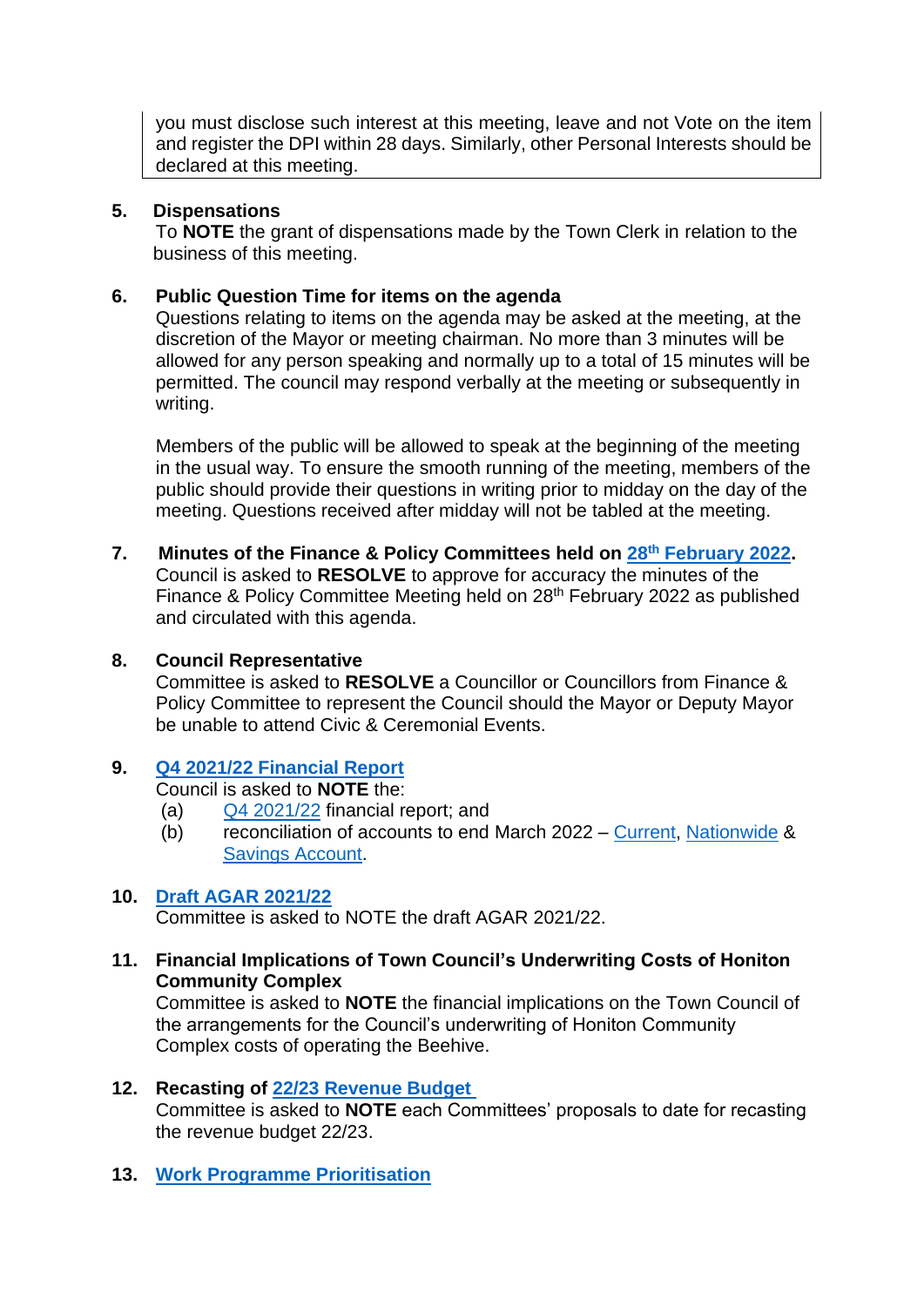Committee is asked to **NOTE** each Committees' proposals to date for reprioritising the Work Programme 22/23.

## **14. Beehive Management**

Council is asked to **RECEIVE** an update and report from the Council Representatives on Outside Body (HCC) and Chairman of Strategy Committee, on arrangement for managing the Beehive (timeline, use, costs and options) and to **RESOLVE** any Recommendations to Full Council.

### **15. Exempt Business**

Council is asked to **RESOLVE** that under section 1, Paragraph 2 of The Public Bodies (Admission to Meetings) Act 1960, the press and public be excluded from the meeting for items of business in view of the likely disclosure of confidential matters about information relating to an individual, and information relating to the financial or business affairs of any particular person, within the meaning of paragraph 1 and 8 of schedule 12A to the Local Government Act 1972 (see section1 and part 1 of schedule 1 to the Local Government (Access to Information) Act 1985, as amended by the Local Government (Access to Information ) (Variation)Order 2006.

# **16. Internal Audit (IAC) Report**

Committee is asked to **NOTE** the internal auditors report.

### **17. To close to meeting.**

### **Reminder for Members**

- You must declare the nature of any disclosable pecuniary interests. (Under the Localism Act 2011, this means the interests of your spouse, or civil partner, a person with whom you are living with as husband and wife or a person with whom you are living as if you are civil partners). You must also disclose any personal interest.
- You must disclose your interest in an item whenever it becomes apparent that you have an interest in the business being considered.
- Make sure you say what your interest is as this has to be included in the minutes. (For example, 'I have a disclosable pecuniary interest because this planning application is made by my husband's employer'.)
- If your interest is a disclosable pecuniary interest you cannot participate in the discussion, cannot vote and must leave the room unless you have obtained a dispensation from the Clerk or Deputy Clerk.
- Confidential information can be viewed at the Town Council Office during public opening hours of 10am – 1pm or by pre-arranged appointment for outside office hours.

# **PLEASE NOTE THAT MEMBERS OF THE PUBLIC ARE WELCOME**

# **TO ATTEND THIS MEETING AS OBSERVERS**

**Under the Openness of Local Government Bodies Regulations 2014, any members of the public are now allowed to take photographs, film and audio record the proceedings and report on all public meetings (including on social media). No prior notification is needed but it would**